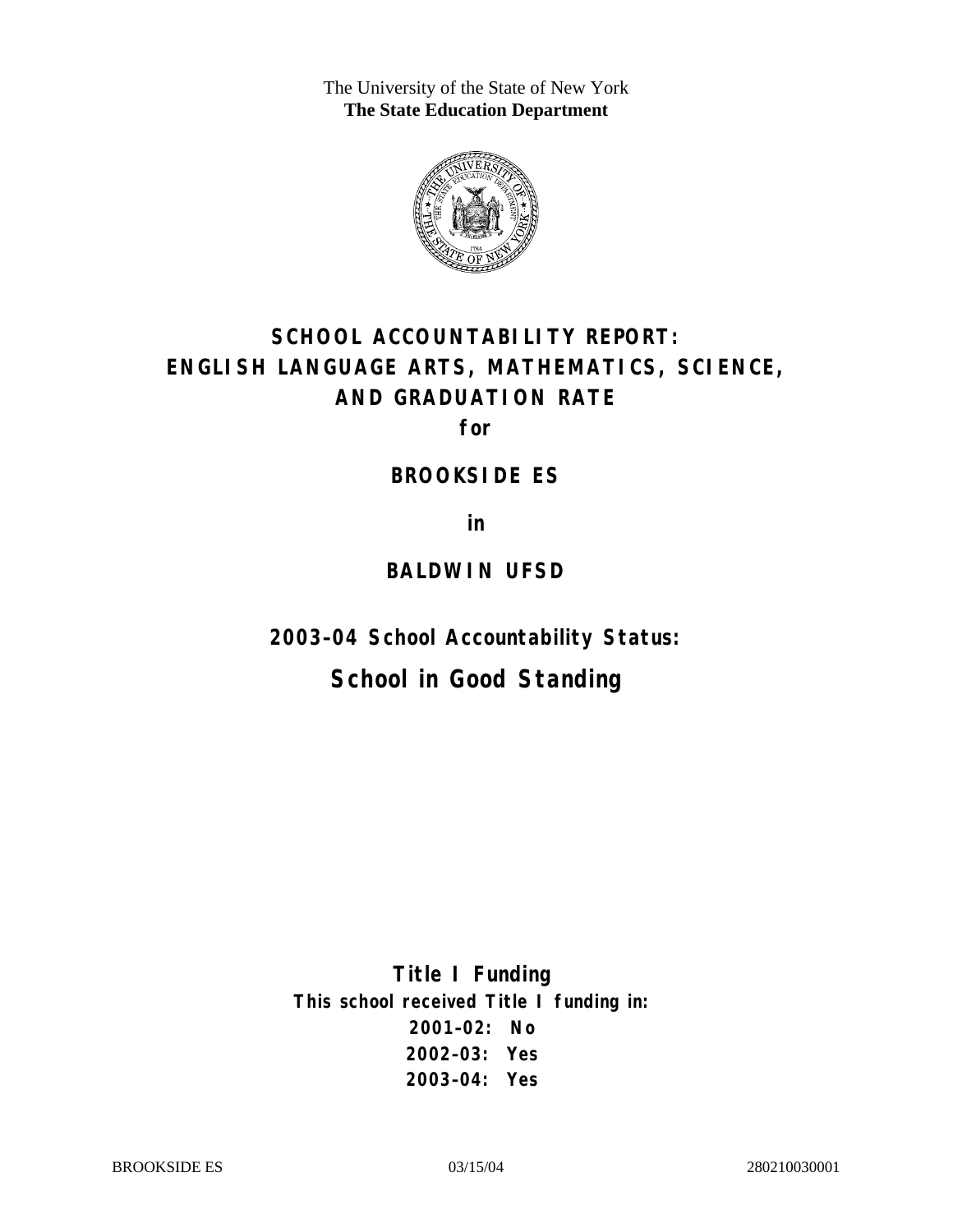### **District/School Accountability Status Categories**

The list below defines the district or school status categories under New York State's district and school accountability system, which is divided into a Federal Title I component and a State component. A district or school that does not receive Title I funding in a school year does not have a federal status in that year. Schools receiving Title I funds that are not in good standing must provide school choice for their students; those in need of improvement year 2 and beyond must also provide Supplemental Education Services to eligible students. Other consequences for districts and schools not in good standing can be found at: www.emsc.nysed.gov/deputy/nclb/accountability/siinfo.htm. To be removed from any improvement status, a district or school must make Adequate Yearly Progress (AYP) for two consecutive years, or in the case of a School Under Registration Review, achieve the performance targets established for the school by the Commissioner.

**District/School in Good Standing:** A district or school is considered to be in good standing if it has not been identified as a District or School in Need of Improvement, Requiring Corrective Action, Planning for Restructuring, or Requiring Academic Progress, or as a School Under Registration Review.

**District/School Requiring Academic Progress:** Under the State component of New York's accountability system, a district or school that did not make AYP in the same grade and subject for two consecutive years is considered a School Requiring Academic Progress (Year 1) the following year. In each succeeding year that the school fails to make AYP, the year designation is incremented by one.

**District/School in Need of Improvement (Year 1):** A district or school that has not made AYP for two consecutive years in the same grade or subject while receiving Title I funds is considered a District/School in Need of Improvement (Year 1) the following year.

**District/School in Need of Improvement (Year 2):** A District or School in Need of Improvement (Year 1) that does not make AYP in the grade or subject for which it was identified while receiving Title I funds is considered a District or School in Need of Improvement (Year 2) the following year.

**District/School Requiring Corrective Action:** A District or School in Need of Improvement (Year 2) that does not make AYP in the grade or subject for which it was identified while receiving Title I funds is considered a District or School Requiring Corrective Action the following year.

**District/School Planning for Restructuring:** A District or School Requiring Corrective Action that does not make AYP in the grade or subject for which it was identified while receiving Title I funds is considered a District or School Planning for Restructuring the following year.

**School Under Registration Review (SURR):** Schools that are farthest from the State standard and have been determined by the Commissioner to be most in need of improvement are Schools Under Registration Review. These schools must achieve performance targets specified by the Commissioner of Education in their area(s) of identification within a prescribed timeframe or risk having their registration revoked by the Board of Regents.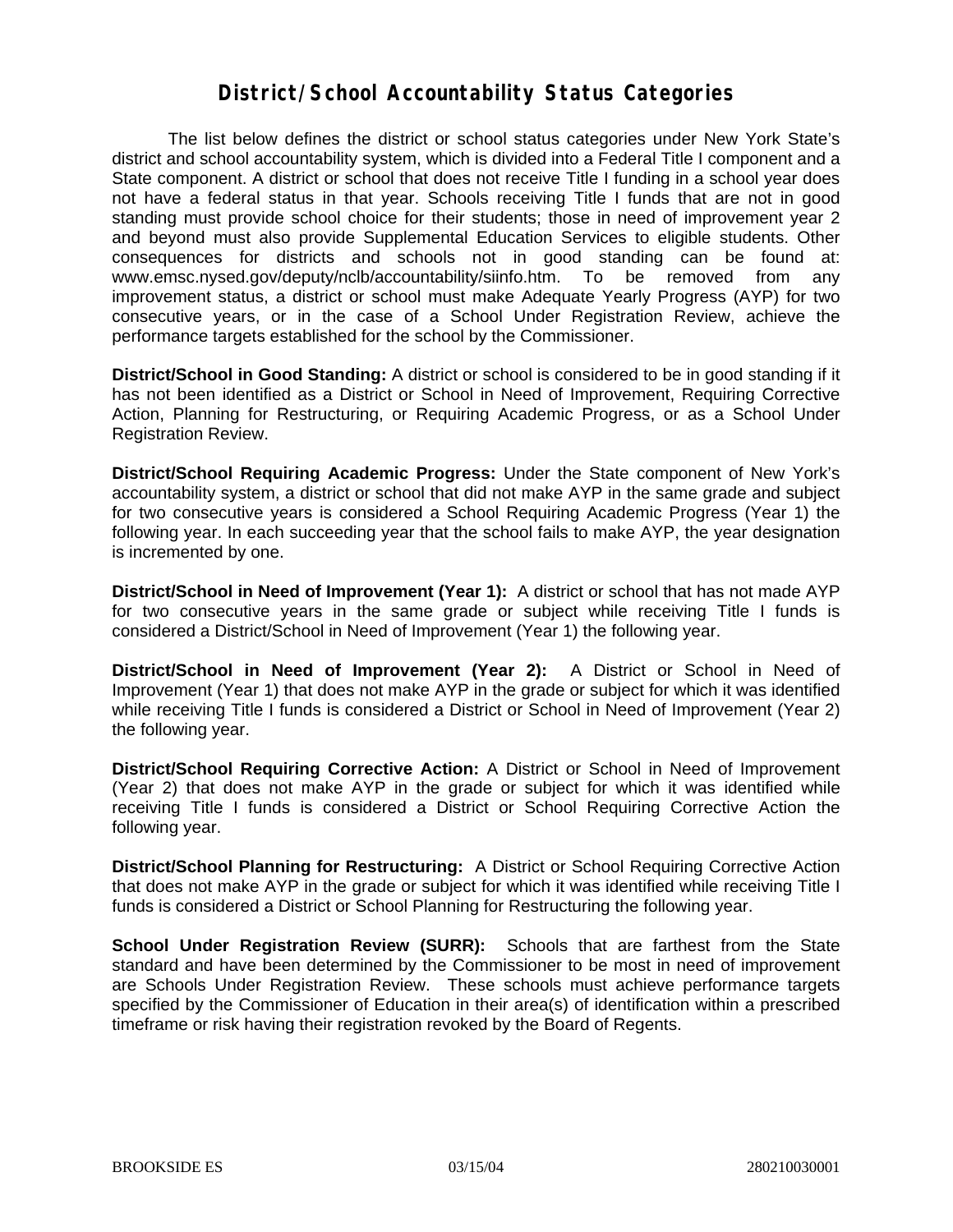# **Elementary-Level English Language Arts**

Definitions of terms, such as Performance Index and Effective Annual Measurable Objective (AMO), are in the glossary, which is the last page of this report.

**For a school to make Adequate Yearly Progress (AYP) in 2002–03, every accountability group must make AYP.** 

**For an accountability group to make AYP in 2002–03, it must** 

- 1. meet the 95 percent participation requirement (*2002–03 Participation*), *and*
- 2. *either* meet its Effective AMO *or* make safe harbor (*2002–03 Performance* and *Standards*).

To meet the participation requirement, 95 percent of the grade 4 enrollment in each accountability group with 40 or more students must

be tested. To meet the Effective AMO, the Performance Index for each group with 30 or more continuously enrolled students must equal or exceed the Effective AMO. To make safe harbor, the Performance Index of each of these groups must equal or exceed its ELA safe harbor target *and* the group must meet the elementary-level science qualification for safe harbor. (See the elementary-level science page of this report for further information on meeting the science qualification for safe harbor.)

*ELA Safe Harbor Targets:* The elementary-level 2002–03 ELA Safe Harbor Target is calculated by using the following equation: 2001–02 PI + (200 – the 2001–02 PI) <sup>×</sup> 0.10. The 2003–04 ELA Safe Harbor Target is calculated by using the following equation: 2002–03 PI + (200 – the 2002–03 PI)  $\times$  0.10. The 2003–04 target is provided for groups whose PI was below the Effective AMO in 2002–03.

| <b>Accountability Group</b>       | 2002-03 Participation |                                    | 2002-03 Performance*                                    |                      | 2002-03 Standards |                                     |                                                           |                                                              | 2003-04                                    |
|-----------------------------------|-----------------------|------------------------------------|---------------------------------------------------------|----------------------|-------------------|-------------------------------------|-----------------------------------------------------------|--------------------------------------------------------------|--------------------------------------------|
|                                   | Grade 4<br>Enrollment | Percent of<br>Enrollment<br>Tested | Count of<br>Continuously<br>Enrolled<br><b>Students</b> | Performance<br>Index | Effective<br>AMO  | <b>ELA Safe</b><br>Harbor<br>Target | Met the<br>Science<br>Qualification<br>for Safe<br>Harbor | <b>Made</b><br><b>AYP</b> in<br><b>ELA</b> in<br>$2002 - 03$ | <b>ELA Safe</b><br>Harbor<br><b>Target</b> |
| All Students                      | 39                    |                                    | 37                                                      | 181                  | 107               |                                     |                                                           | <b>Yes</b>                                                   |                                            |
| <b>Students with Disabilities</b> | 5                     |                                    | 5                                                       |                      |                   |                                     |                                                           |                                                              |                                            |
| American Indian/Alaskan Native    |                       |                                    |                                                         |                      |                   |                                     |                                                           |                                                              |                                            |
| <b>Black</b>                      | 31                    |                                    | 29                                                      |                      |                   |                                     |                                                           |                                                              |                                            |
| Hispanic                          | 4                     |                                    | 4                                                       |                      |                   |                                     |                                                           |                                                              |                                            |
| Asian or Pacific Islander         |                       |                                    |                                                         |                      |                   |                                     |                                                           |                                                              |                                            |
| White                             | 3                     |                                    | 3                                                       |                      |                   |                                     |                                                           |                                                              |                                            |
| <b>Limited English Proficient</b> |                       |                                    |                                                         |                      |                   |                                     |                                                           |                                                              |                                            |
| Economically Disadvantaged        |                       |                                    |                                                         |                      |                   |                                     |                                                           |                                                              |                                            |
| <b>Final AYP Determination</b>    |                       |                                    |                                                         |                      |                   |                                     |                                                           | <b>Yes</b>                                                   |                                            |

\*For schools with fewer than 30 continuously enrolled tested students in 2002–03, data for 2001–02 and 2002–03 were combined to determine counts and PIs.

\*\*Groups with a "\*\*" are not required to meet the science qualification for safe harbor to make safe harbor in English and mathematics because fewer than 30 students in the group were administered the science test.

**State accountability status in elementary-level English language arts: School in Good Standing** 

Title I accountability status in elementary-level English language arts: School in Good Standing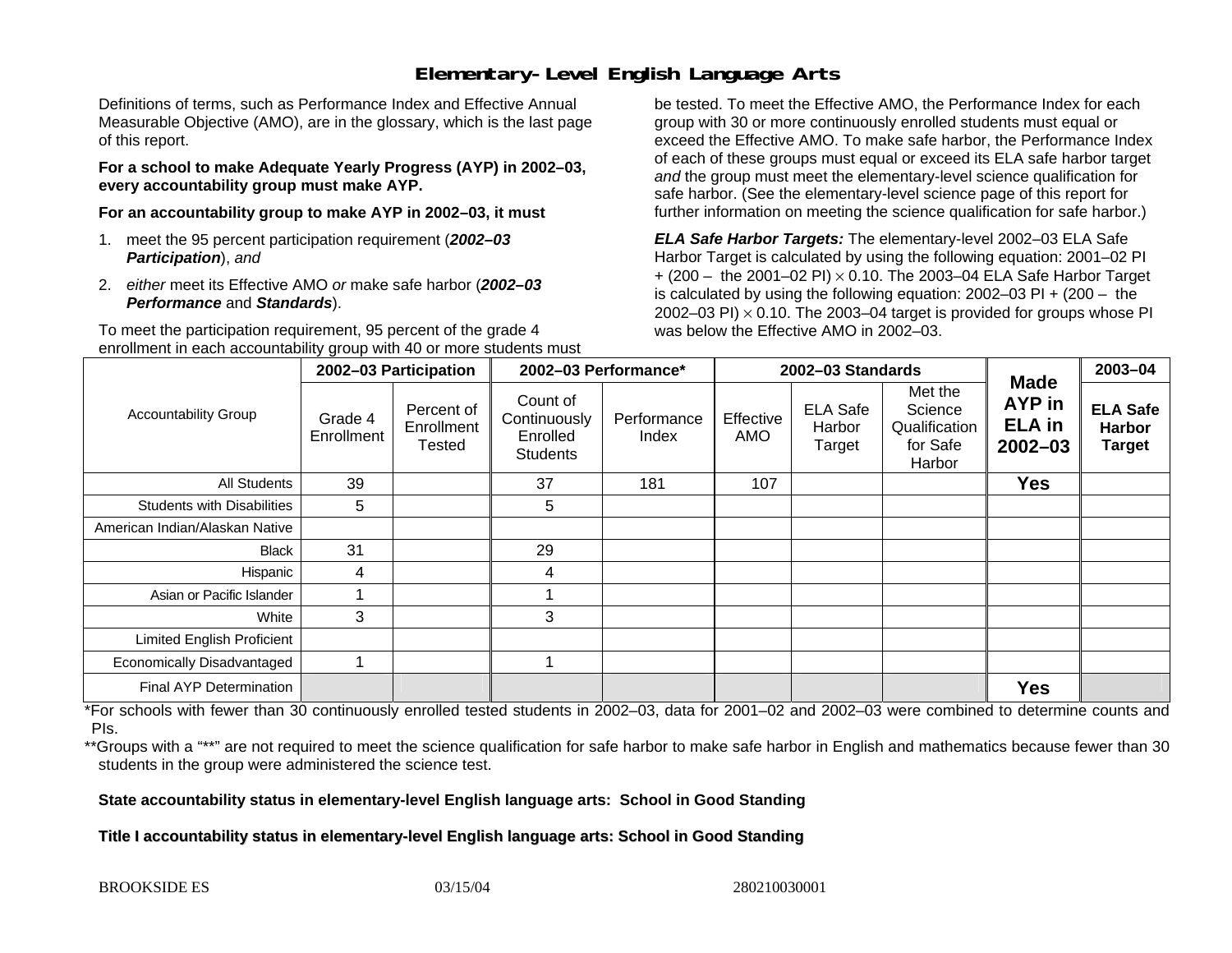# **Elementary-Level Mathematics**

Definitions of terms, such as Performance Index and Effective Annual Measurable Objective (AMO), are in the glossary, which is the last page of this report.

**For a school to make Adequate Yearly Progress (AYP) in 2002–03, every accountability group must make AYP.** 

**For an accountability group to make AYP in 2002–03, it must** 

- 1. meet the 95 percent participation requirement (*2002–03 Participation*), *and*
- 2. *either* meet its Effective AMO *or* make safe harbor (*2002–03 Performance* and *Standards*).

To meet the participation requirement, 95 percent of the grade 4 enrollment in each accountability group with 40 or more students must

be tested. To meet the Effective AMO, the Performance Index for each group with 30 or more continuously enrolled students must equal or exceed the Effective AMO. To make safe harbor, the Performance Index of each of these groups must equal or exceed its math safe harbor target *and* the group must meet the elementary-level science qualification for safe harbor. (See the elementary-level science page of this report for further information on meeting the science qualification for safe harbor.)

*Math Safe Harbor Targets:* The elementary-level 2002–03 Math Safe Harbor Target is calculated by using the following equation: 2001–02 PI + (200 – the 2001–02 PI) × 0.10. The 2003–04 Math Safe Harbor Target is calculated by using the following equation: 2002–03 PI + (200  $-$  the 2002–03 PI)  $\times$  0.10. The 2003–04 target is provided for groups whose PI was below the Effective AMO in 2002–03.

| <b>Accountability Group</b>       | 2002-03 Participation |                                           | 2002-03 Performance*                                    |                      | 2002-03 Standards |                                      |                                                           |                                                        | 2003-04                                            |
|-----------------------------------|-----------------------|-------------------------------------------|---------------------------------------------------------|----------------------|-------------------|--------------------------------------|-----------------------------------------------------------|--------------------------------------------------------|----------------------------------------------------|
|                                   | Grade 4<br>Enrollment | Percent of<br>Enrollment<br><b>Tested</b> | Count of<br>Continuously<br>Enrolled<br><b>Students</b> | Performance<br>Index | Effective<br>AMO  | <b>Math Safe</b><br>Harbor<br>Target | Met the<br>Science<br>Qualification<br>for Safe<br>Harbor | <b>Made</b><br>AYP in<br><b>Math in</b><br>$2002 - 03$ | <b>Math Safe</b><br><b>Harbor</b><br><b>Target</b> |
| All Students                      | 39                    |                                           | 37                                                      | 189                  | 120               |                                      |                                                           | <b>Yes</b>                                             |                                                    |
| <b>Students with Disabilities</b> | 5                     |                                           | 5                                                       |                      |                   |                                      |                                                           |                                                        |                                                    |
| American Indian/Alaskan Native    |                       |                                           |                                                         |                      |                   |                                      |                                                           |                                                        |                                                    |
| <b>Black</b>                      | 31                    |                                           | 29                                                      |                      |                   |                                      |                                                           |                                                        |                                                    |
| Hispanic                          | 4                     |                                           | 4                                                       |                      |                   |                                      |                                                           |                                                        |                                                    |
| Asian or Pacific Islander         |                       |                                           |                                                         |                      |                   |                                      |                                                           |                                                        |                                                    |
| White                             | 3                     |                                           | 3                                                       |                      |                   |                                      |                                                           |                                                        |                                                    |
| <b>Limited English Proficient</b> |                       |                                           |                                                         |                      |                   |                                      |                                                           |                                                        |                                                    |
| Economically Disadvantaged        |                       |                                           |                                                         |                      |                   |                                      |                                                           |                                                        |                                                    |
| <b>Final AYP Determination</b>    |                       |                                           |                                                         |                      |                   |                                      |                                                           | <b>Yes</b>                                             |                                                    |

\*For schools with fewer than 30 continuously enrolled tested students in 2002–03, data for 2001–02 and 2002–03 were combined to determine counts and PIs. \*\*Groups with a "\*\*" are not required to meet the science qualification for safe harbor to make safe harbor in English and mathematics because fewer than 30 students in the group were administered the science test.

**State accountability status in elementary-level mathematics: School in Good Standing** 

Title I accountability status in elementary-level mathematics: School in Good Standing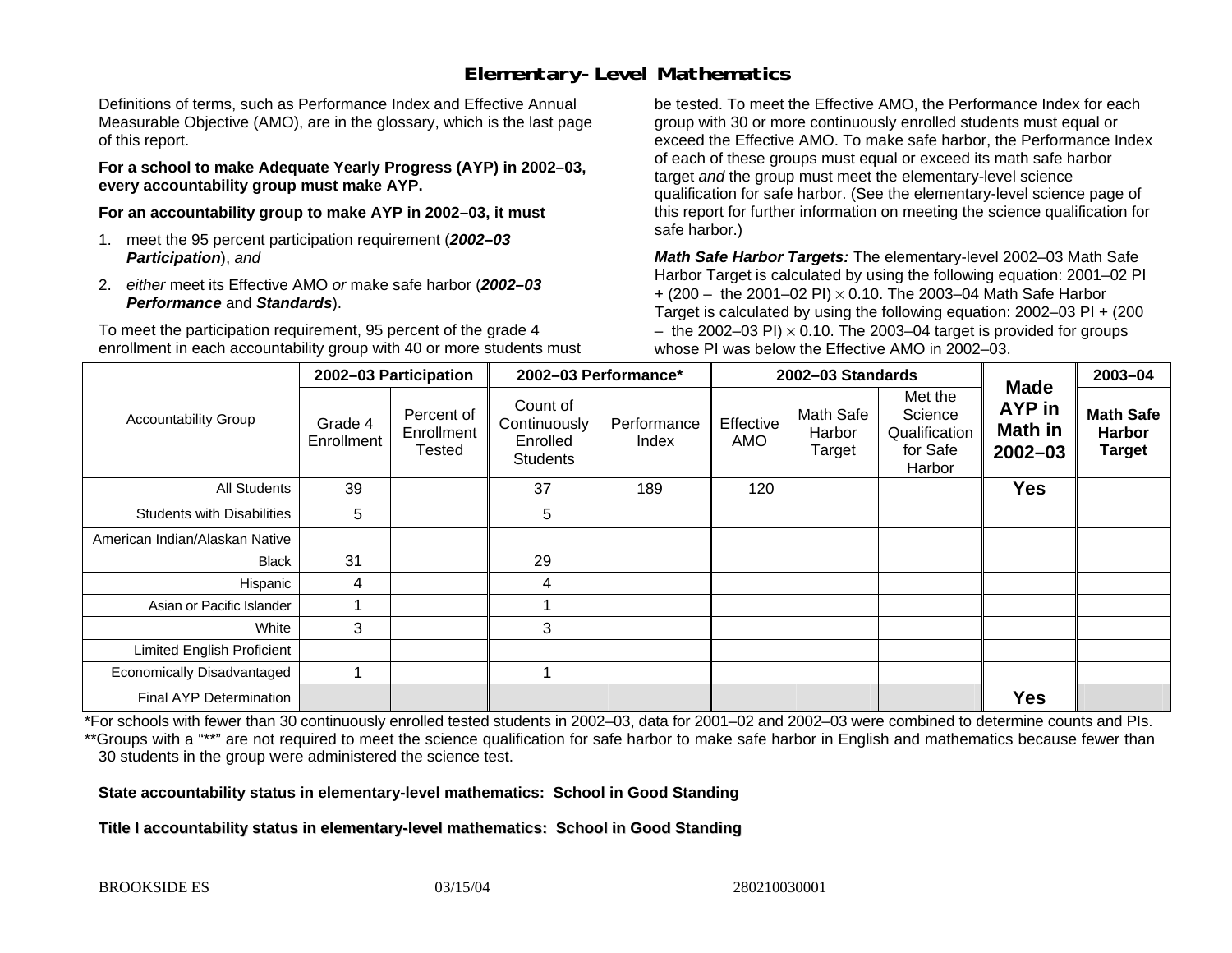## **Elementary-Level Science**

Definitions of terms, such as Progress Target and Adequate Yearly Progress (AYP), are in the glossary, which is the last page of this report.

*Made AYP in Science in 2002–03:* For a school to make AYP in science, the Percent At or Above SDL for the "All Students" group must equal or exceed the State Science Standard or the Science Progress Target.

**State Designated Level (SDL):** The score that students taking the elementary-level science test must equal or exceed on the written portion of the test to meet the State Science Standard.

*Qualification for Safe Harbor in Elementary-Level ELA and Math:* For an accountability group to be considered Qualified for Safe Harbor in Elementary-Level ELA and Math, the Percent At or Above SDL must equal or exceed the State Science Standard or the Science Progress Target in elementary-level science for that group. Groups with fewer than 30 students tested in elementary-level science are not subject to this qualification criterion.

*Science Progress Targets:* The elementary-level 2002–03 Science Progress Target is calculated by adding one point to the 2001–02 Percent At or Above SDL. The 2003–04 Science Progress Target is calculated by multiplying the 2002–03 Percent At or Above SDL by two and then adding one point. The 2003–04 target is provided for groups whose Percent At or Above SDL was below the State Science Standard in 2002–03.

|                                   |                                                         | 2002-03 Performance*       | 2002-03 Standards                   |                               |                                             | $2002 - 03$                                                             | $2003 - 04$                   |
|-----------------------------------|---------------------------------------------------------|----------------------------|-------------------------------------|-------------------------------|---------------------------------------------|-------------------------------------------------------------------------|-------------------------------|
| <b>Accountability Group</b>       | Count of<br>Continuously<br>Enrolled<br><b>Students</b> | Percent At or<br>Above SDL | <b>State</b><br>Science<br>Standard | Science<br>Progress<br>Target | <b>Made AYP</b><br>in Science<br>in 2002-03 | Qualified for<br>Safe Harbor in<br>Elementary-<br>Level ELA and<br>Math | Science<br>Progress<br>Target |
| All Students                      | 37                                                      | 92                         | 40                                  |                               | <b>Yes</b>                                  | Yes                                                                     |                               |
| <b>Students with Disabilities</b> | 5                                                       |                            |                                     |                               |                                             |                                                                         |                               |
| American Indian/Alaskan Native    |                                                         |                            |                                     |                               |                                             |                                                                         |                               |
| <b>Black</b>                      | 29                                                      |                            |                                     |                               |                                             |                                                                         |                               |
| Hispanic                          | 4                                                       |                            |                                     |                               |                                             |                                                                         |                               |
| Asian or Pacific Islander         |                                                         |                            |                                     |                               |                                             |                                                                         |                               |
| White                             | 3                                                       |                            |                                     |                               |                                             |                                                                         |                               |
| Limited English Proficient        |                                                         |                            |                                     |                               |                                             |                                                                         |                               |
| Economically Disadvantaged        |                                                         |                            |                                     |                               |                                             |                                                                         |                               |
| <b>Final AYP Determination</b>    |                                                         |                            |                                     |                               | <b>Yes</b>                                  |                                                                         |                               |

\*For schools with fewer than 30 continuously enrolled students in 2002–03, data for 2001–02 and 2002–03 were combined to determine counts and percents at or above SDL.

#### **State accountability status in elementary-level science: School in Good Standing**

#### Title I accountability status in elementary-level science: School in Good Standing